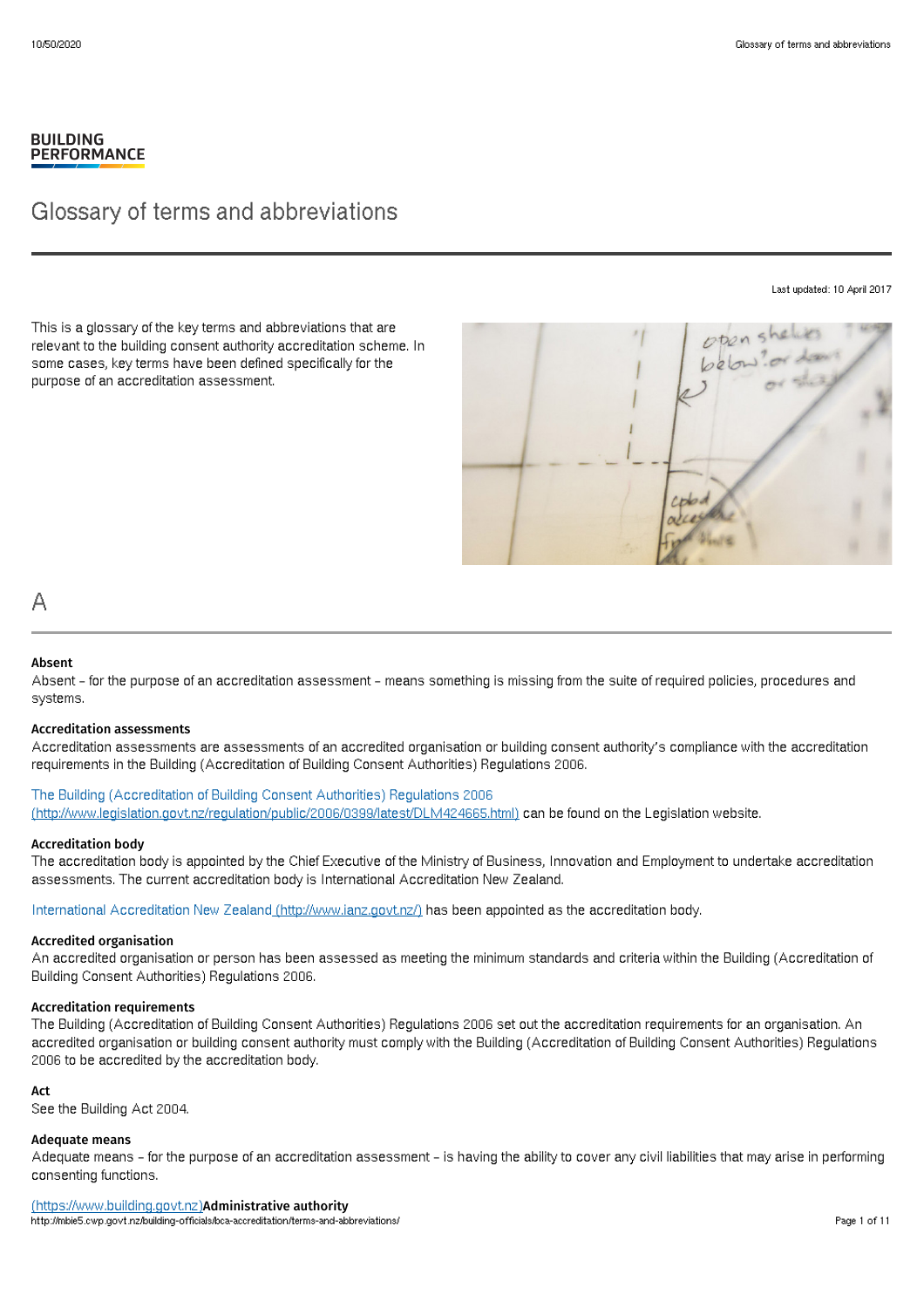A building consent authority's organisational structure and delegation framework may provide its employees or contractors with particular administrative authorities linked to its management structure. For example, managers may be given the administrative authority to officially 'sign out' a building consent or a code compliance certificate, or issue a compliance schedule or notice to fix on the building consent authority's behalf. This may be the case even where the processing and substantive decisions related to the matter have (effectively) been made by someone else.

It is not unusual to separate management or administrative authorities or functions within an organisation from the powers and authorities to perform legislative duties or functions such as those under the Building Act 2004 (although one person may have multiple authorities and powers).

For the purposes of an accreditation assessment, the performance of an administrative authority, such as signing out a building consent, code compliance certificate, compliance schedule or notice to fix, under a building consent authority's management structure should not be considered the performance of a building control function. For example, if a building consent authority has a policy of having all official records and documents signed out by a manager (or higher), the manager is not performing a building control function in the following circumstances:

- a building control official decides a consent application under section 49 of the Building Act 2004 using powers they have been authorised to exercise through the building consent authority's delegation framework. The consent is to be signed by their manager under the administrative authority of the building consent authority or its parent organisation.
- a contractor working externally to a building consent authority may be authorised to exercise the power to issue a compliance schedule under section 102A of the Building Act 2004 on behalf of a building consent authority, acting as their agent. The schedule is signed out by the manager under the administrative authority of the building consent authority or its parent organisation. It is sent out by a customer service officer.

# Advisory notes

The accreditation body will issue advisory notes where, in its view, an accredited organisation or building consent authority has the potential to improve its policies, procedures and systems or their implementation.

# APL

See assessed prior learning.

### Applicant/s

An applicant is an organisation or person who makes an application to become accredited.

# (https://www.building.govt.nz)Appropriate for purpose

A policy, procedure or system required by the Building (Accreditation of Building Consent Authorities) Regulations 2006 is appropriate for purpose where it (as applicable):

enables, for consenting decisions, an accredited organisation or building consent authority to be satisfied on reasonable grounds that the provisions of the Building Code would be met if the building work were properly completed in accordance with the plans and specifications that accompanied the application

Or

enables, for code compliance decisions, an accredited organisation or building consent authority to be satisfied on reasonable grounds that the building work complies with the building consent and any required compliance schedules are fit for purpose

Or

sets out a systematic approach for the accredited organisation or building consent authority that enables the delivery of an outcome, performance of a task, or recording and reporting of a matter that meets the minimum standards for accreditation.

## Appropriate for purpose means that:

an employee of an accredited organisation or building consent authority, or a contractor, can use the applicable policy, procedure or system to come to a decision about whether to grant a building consent, pass an inspection, or issue a code compliance certificate, compliance schedule or notice to fix

Or

the policy, procedure or system required by the Building (Accreditation of Building Consent Authorities) Regulations 2006 meets the minimum standards for accreditation clarified in the Ministry of Business, Innovation and Employment's regulatory guidance. The minimum standards and criteria may vary depending on the accredited organisation or building consent authority, and the number and nature of the building control work it performs.

## Assessed prior learning

Assessed prior learning (APL) or recognised prior learning (RPL) is a mechanism for formally recognising skills and knowledge someone has acquired from informal learning.

B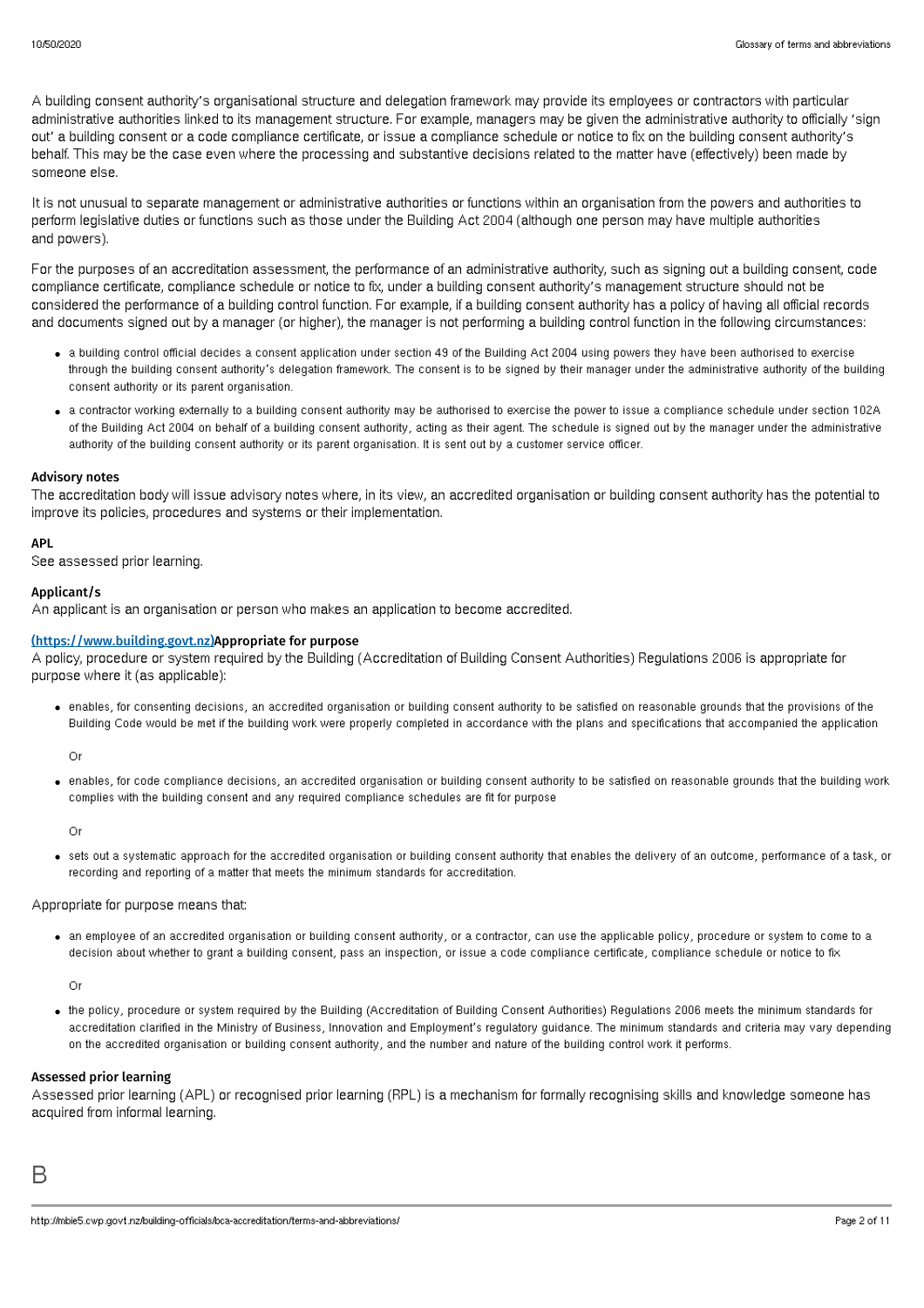### **BCA**

See building consent authority.

# **BCO**

See building control official.

# Building Act 2004 (the Act)

The Building Act 2004 [\(http://legislation.govt.nz/act/public/2004/0072/latest/DLM306036.html\)](http://legislation.govt.nz/act/public/2004/0072/latest/DLM306036.html) sets out the foundations for the building consent authority accreditation scheme, and can be found on the Legislation website.

# Building Code

The Building Code [\(http://www.legislation.govt.nz/regulation/public/1992/0150/latest/DLM162576.html\)](http://www.legislation.govt.nz/regulation/public/1992/0150/latest/DLM162576.html) is contained in regulations under the Building Act 2004. The Building Act 2004 and associated regulations govern the building sector and also set out the rules for the construction, alteration, demolition and maintenance of new and existing buildings in New Zealand.

# Building control official

A building control official (BCO) is a person who performs building control functions, such as processing building consents, undertaking inspections of building work, or issuing code compliance certificates. Building control officials who do a technical job must hold an appropriate technical qualification.

# Building consent authority

A building consent authority (BCA) can exercise powers under the Building Act 2004 related to the performance of building control functions. An organisation or person must be accredited and registered to be a building consent authority.

# Building Warrant of Fitness

A declaration issued annually by a building owner confirming that the requirements of the compliance schedule have been fully complied with for the past 12 months.

# **BWOF**

See Building Warrant of Fitness.

 $\bigcap$ 

# CAR

See Corrective Action Request.

### **CCC**

See Code Compliance Certificate.

### Certificate for Public Use

A certificate issued by a territorial authority confirming that public premises are safe to use. This certificate is issued when there is a need to open or use public premises that are still under construction, and that have not yet been completed to a stage that a Code Compliance Certificate can be issued.

### Certificate of Acceptance

A certificate issued by a territorial authority confirming that certain works (generally those undertaken without consent) are deemed to meet the Building Code as far as the territorial authority can ascertain.

### Certificate of Accreditation

A Certificate of Accreditation is issued by the accreditation body and will be supplied to an accredited organisation upon confirmation that they comply with the accreditation requirements in the Building (Accreditation of Building Consent Authority) Regulations 2006.

### CO<sub>A</sub>

See Certificate of Acceptance.

### Code Compliance Certificate

Code Compliance Certificates are issued by a building consent authority confirming that certain building works have been completed and comply with the building consent.

# Common standard

Common standards are those Australian/New Zealand Standards that are incorporated into the Building Code by reference.

# (https://www.building.govt.nz)Complete application

An application is considered a complete application when it contains all the relevant information and complies with section 45 of the Building Act http://mbie5.cwp.govt.nz/building-officials/bca-accreditation/terms-and-abbreviations/ Page 3 of 11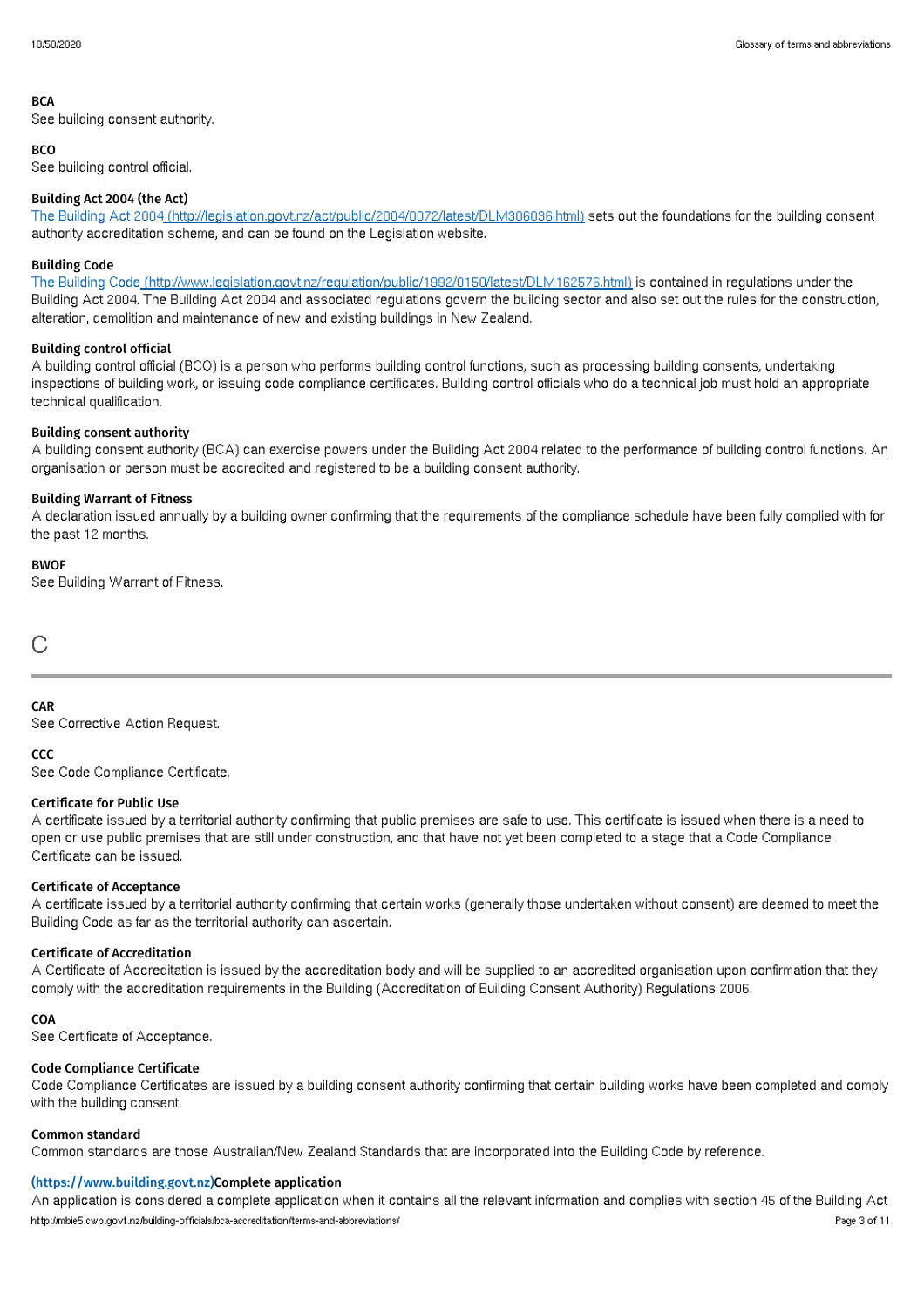### 2004.

The date of receipt of a complete application is the date the application was received; either by mail, at the counter or via e-lodgement. It is not the date that the application was checked or vetted, assessed, entered into the system or allocated for processing.

# Compliance schedule

A legal document issued under the Building Act 2004 for some buildings and building work and provides:

- a description of all specified systems for the building and the performance standards for each of them
- the proposed inspection, maintenance, and reporting procedures for the specified systems.

A compliance schedule is a document issued by a territorial authority or a building consent authority that identifies life-saving features or systems contained within a building, and states the reporting, maintenance and inspection criteria for these.

### (https://www.building.govt.nz)Contractor

Contractors work under an agreement that is not an employment agreement. Contractors may be engaged as a private organisation or person.

#### Corrective Action Request

Corrective Action Requests were issued to an accredited organisation or building consent authority where the accreditation body identified an instance of non-compliance with accreditation requirements during an accreditation assessment.

### CPU

See Certificate for Public Use.

#### CS

See Compliance schedule.

D

## Department of Building and Housing

The Department of Building and Housing (DBH) was merged into the Ministry of Business, Innovation and Employment on 1 July 2012.

# F

## Fit and proper person

An applicant for registration that is a private organisation or person must be a fit and proper person. This means that they must be:

- of good character and have integrity
- able to maintain impartiality and independence in the delivery of building control functions
- able to conduct themselves professionally
- able to demonstrate an ability to conduct business in a responsible and ethical manner.

The supporting information that must be supplied with an initial application for registration by a private organisation or person is intended to enable the Chief Executive of the Ministry of Business, Innovation and Employment to make a decision about whether an applicant is a fit and proper person.

# Full accreditation assessment

A full accreditation assessment is a comprehensive assessment by the accreditation body of an accredited organisation or building consent authority's compliance with the accreditation requirements. It is an assessment that involves sampling of activities related to one or more accreditation requirements. The size and depth of sampling is based on the performance of an accredited organisation or building consent authority.

# G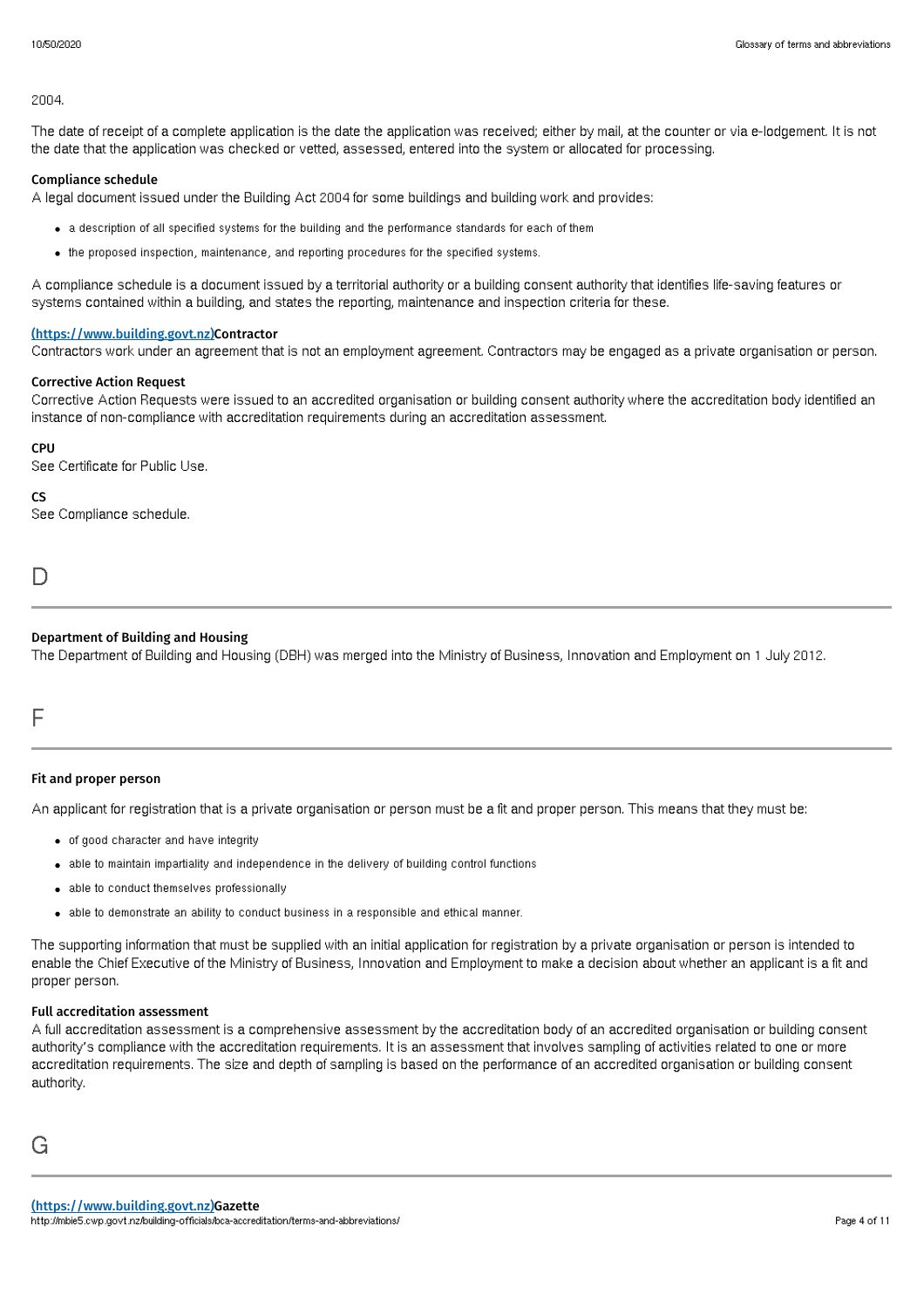The New Zealand Gazette [\(https://gazette.govt.nz/\)](https://gazette.govt.nz/) is the official government newspaper and authoritative journal of constitutional record (published since 1841).

# (https://www.building.govt.nz)General non-compliance

General non-compliance is where an applicant, accredited organisation or building consent authority has failed to consistently and effectively implement a policy, procedure or system (or part thereof) required by the Building (Accreditation of Building Consent Authorities) Regulations 2006.

# **GMCs**

Government model contracts: A set of standard conditions of contract for routine government purchases.

H

# Heritage New Zealand

Heritage New Zealand [\(http://www.heritage.org.nz/\)](http://www.heritage.org.nz/) is the leading national historic heritage agency.

# High-performing

Generally, a high-performing organisation or building consent authority is considered by the Ministry of Business, Innovation and Employment to be committed to the accreditation scheme and to continuously meeting all accreditation requirements. This means that non-compliance with the accreditation requirements is not found in any accreditation assessment. A range of other factors may also be taken into account when determining high performance.

### Hunn Group

On 18 February 2002, the Building Industry Authority appointed a Weathertightness Overview Group (known as the Hunn Group) to inquire into the weathertightness of buildings in New Zealand in general, and in particular into the concerns regarding housing that is leaking and causing decay. The Hunn Group produced the Report of the Overview Group on the Weathertightness of Buildings (the Hunn Report).

# Hunn Report

Report of the Overview Group on the Weathertightness of Buildings [\(http://www.stepupgroup.co.nz/wp-content/uploads/2011/09/32682.pdf\)](http://www.stepupgroup.co.nz/wp-content/uploads/2011/09/32682.pdf) is available on the Step Up Group website.

I

### IANZ

See International Accreditation New Zealand.

### (https://www.building.govt.nz)Inconsistent or ineffective implementation

Inconsistent or ineffective implementation may be demonstrated where the accreditation body finds multiple instances of non-compliance that show a pattern of failure to follow:

- policy, procedure or system by a single employee or contractor
- all or part of a policy, procedure or system by multiple employees or contractors.

The accreditation body must be able to provide evidence to support a finding of inconsistent or ineffective implementation. A pattern of failure may be evidenced through a number of decisions that are inadequate or inaccurate. The number of decisions required to provide evidence of a pattern of failure may vary depending on the number and nature of the building control work the accredited organisation or building consent authority performs. This should be discussed between the lead assessor and authorised representative. Where it can be seen that an employee or contractor had a bad day or made a one-off mistake, it is not evidence of a pattern.

### Independent audit system

For the purposes of accreditation 'independent audit system' may be understood as being a system that is consistently and effectively implemented by an independent auditor or auditors who may be employees of the building consent authority or its parent organisation, or competent contractors. To be independent, the person or persons undertaking the audit must not perform any building control functions within the building consent authority (but may have administrative authorities, for example as part of the management team). An auditor must not be in a position of auditing their own work.

# (https://www.building.govt.nz)Independently perform building control functions

Section 193 of the Building Act 2004 provides that a person whose name is entered on the Register of Building Consent Authorities may perform the functions of a building consent authority. It is otherwise an offence to independently perform the functions of a building consent authority.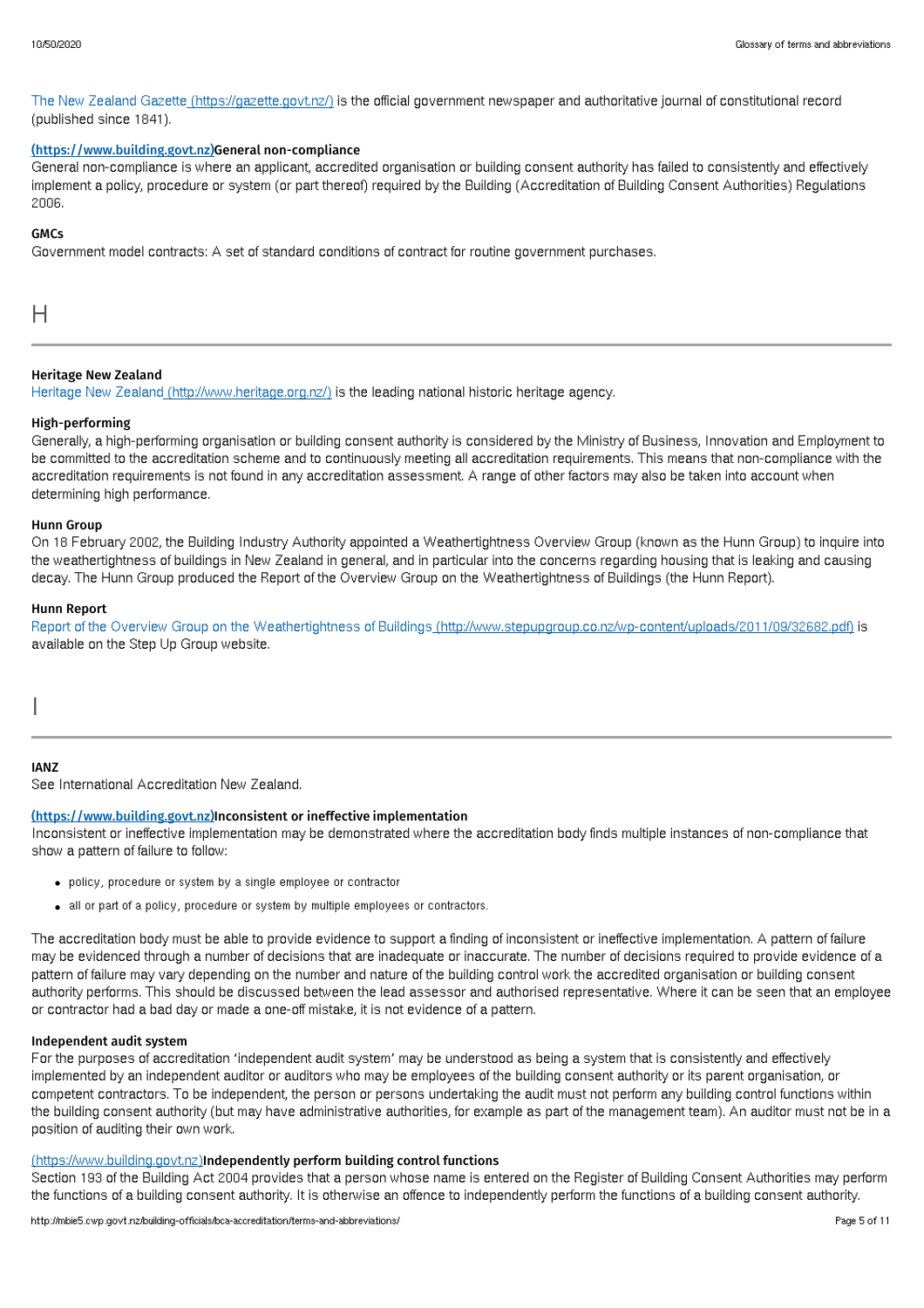# Initial accreditation assessment

An initial accreditation assessment is the first accreditation assessment of an applicant that wants to become an accredited organisation or a building consent authority. An accredited organisation or a building consent authority that has had accreditation revoked must reapply for accreditation and will also undergo an initial accreditation assessment.

# Internal audit

Internal audits are a series of scheduled audits/reviews performed to verify that a quality assurance system has been effectively implemented and maintained, and that it continues to conform to the requirements of the prescribed standards and criteria.

# International Accreditation New Zealand

International Accreditation New Zealand (IANZ) has been appointed as the accreditation body by the Chief Executive of the Ministry of Business, Innovation and Employment.

L

# Licensed building practitioner (LBP)

A building practitioner whose name has been entered onto the Ministry of Business, Innovation and Employment's register of licensed building practitioners, and who is permitted, within his or her licence class, to design, construct or supervise restricted building work.

M

# Management

Management for the purposes of regulation 6A of the Building (Accreditation of Building Consent Authorities) 2006 means the chief executive of the authority, and every manager or director who is responsible for directing or controlling the building control functions of the authority.

# **MRIF**

See Ministry of Business, Innovation and Employment.

# Ministry of Business, Innovation and Employment

The Ministry of Business, Innovation and Employment [\(http://www.mbie.govt.nz\)](http://www.mbie.govt.nz) has further information on its website.

### Monitoring assessment

A monitoring assessment is not a comprehensive, full accreditation assessment. It is an assessment that involves sampling of activities related to one or more accreditation requirements. The size and depth of sampling is based on the performance of an accredited organisation or building consent authority.

In a monitoring assessment, sampling for:

- high-performing organisations or building consent authorities will be light, and may have a narrow focus
- poorly performing organisations or building consent authorities will be more in-depth and may have multiple foci.

A monitoring assessment will include a targeted document review of one or more policies, procedures and systems, and may be done remotely. A monitoring assessment may also include targeted:

- reviews of records of one or more implemented policies, procedures and systems
- interviews with employees and contractors and other key organisational representatives
- witnessing of activities.

For organisations or building consent authorities with an independent quality assurance system, a monitoring assessment may focus on the effective and consistent operation of that system.

A monitoring assessment may result in the accreditation body being satisfied of the building consent authority's ongoing compliance with accreditation requirements. In some cases, a monitoring assessment may develop, through the assessment process, into a full assessment. This may occur where the process identifies non-compliance or the need for an on-site assessment, witnessing of activities or audit of records due to a concern about non-compliance.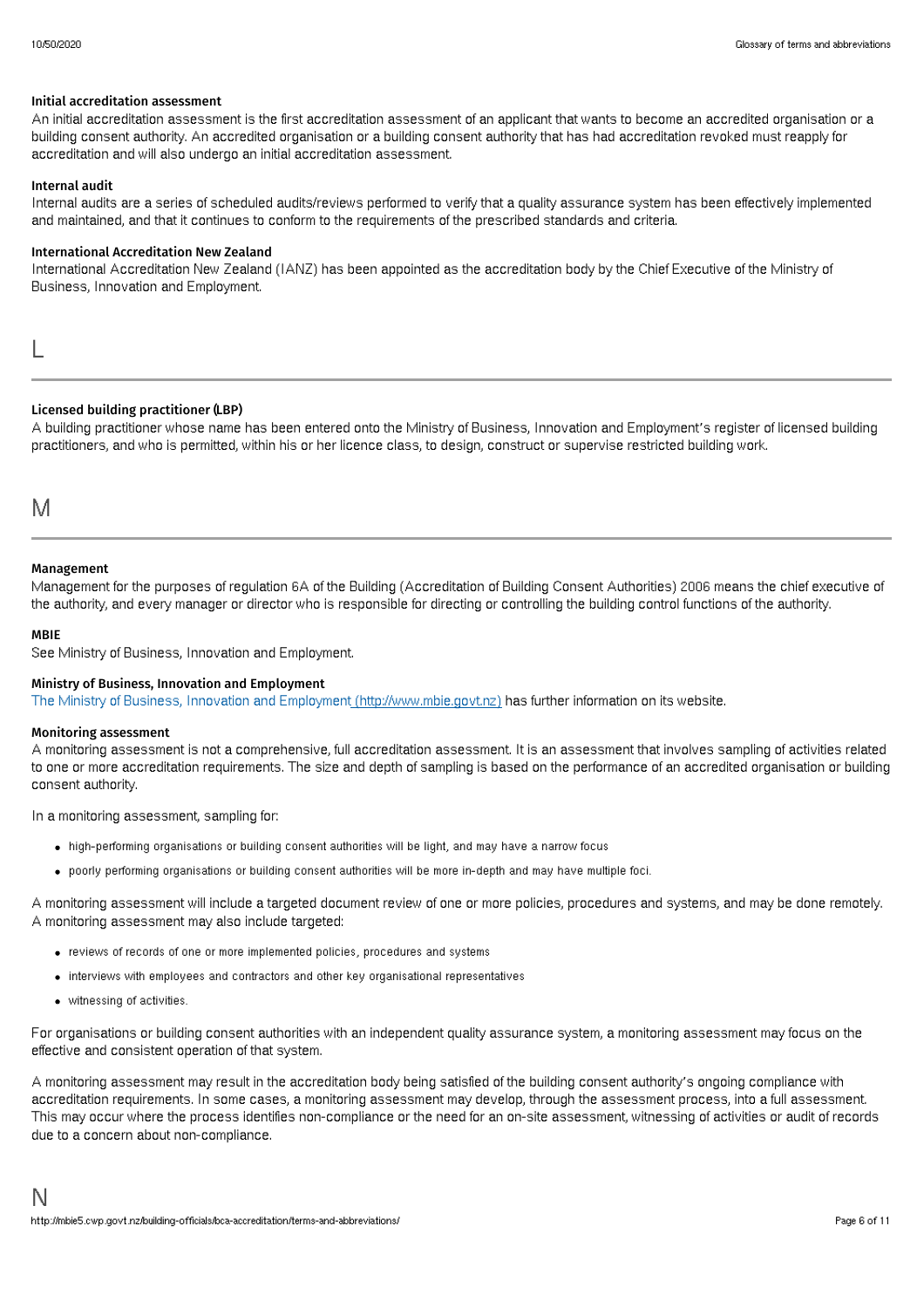# **NCAS**

See National Building Consent Authority competency assessment system.

# National Building Consent Authority competency assessment system

The National Building Consent Authority competency assessment system (https://www.building.govt.nz/building-officials/national-bca[competency-assessment-system/national-bca-competency-assessment-system-levels/\)](https://www.building.govt.nz/building-officials/national-bca-competency-assessment-system/national-bca-competency-assessment-system-levels/) is MBIE's system for assessing the competency of employees and contractors performing building control functions.

# New Zealand Fire Service Commission

The New Zealand Fire Service Commission [\(http://www.fire.org.nz/\)](http://www.fire.org.nz/) is a large organisation spread geographically throughout NZ, comprising of five different regions with around 450 stations and approximately 8,300 Volunteer Firefighters and 1,699 Career Firefighters spread throughout the country.

New Zealand Gazette See Gazette.

# New Zealand Historic Places Trust

See Heritage New Zealand.

# Notice to Comply

Notices to Comply are issued to an accredited organisation or building consent authority where the accreditation body identifies an instance of non-compliance with accreditation requirements during an accreditation assessment.

## Notice to Fix

A legal document issued by a territorial authority or a building consent authority instructing a specified person to remedy a contravention of building legislation.

### **NTF**

See Notice to Fix.

# **NZFS**

See New Zealand Fire Service Commission.

### NZHPT

See Heritage New Zealand.

 $\cap$ 

# Office of the Auditor General (OAG)

Office of the Auditor General [\(http://www.oag.govt.nz\)](http://www.oag.govt.nz) has further information on its website.

P

# PAC

See Professional Advisory Committee.

# Parent organisation

A building consent authority may be part of a wider organisation. This organisation is the parent organisation. For a building consent authority that is part of a territorial authority or regional authority, the territorial authority or regional authority is the parent organisation.

### PIM

See Project Information Memorandum.

### Poor-performing

Generally, a poorly performing accredited organisation or building consent authority may not demonstrate commitment to the accreditation scheme and continuously meeting all accreditation requirements. The accreditation body may regularly find examples of non-compliance in its accreditation assessments. A range of other factors may also be taken into account when determining performance.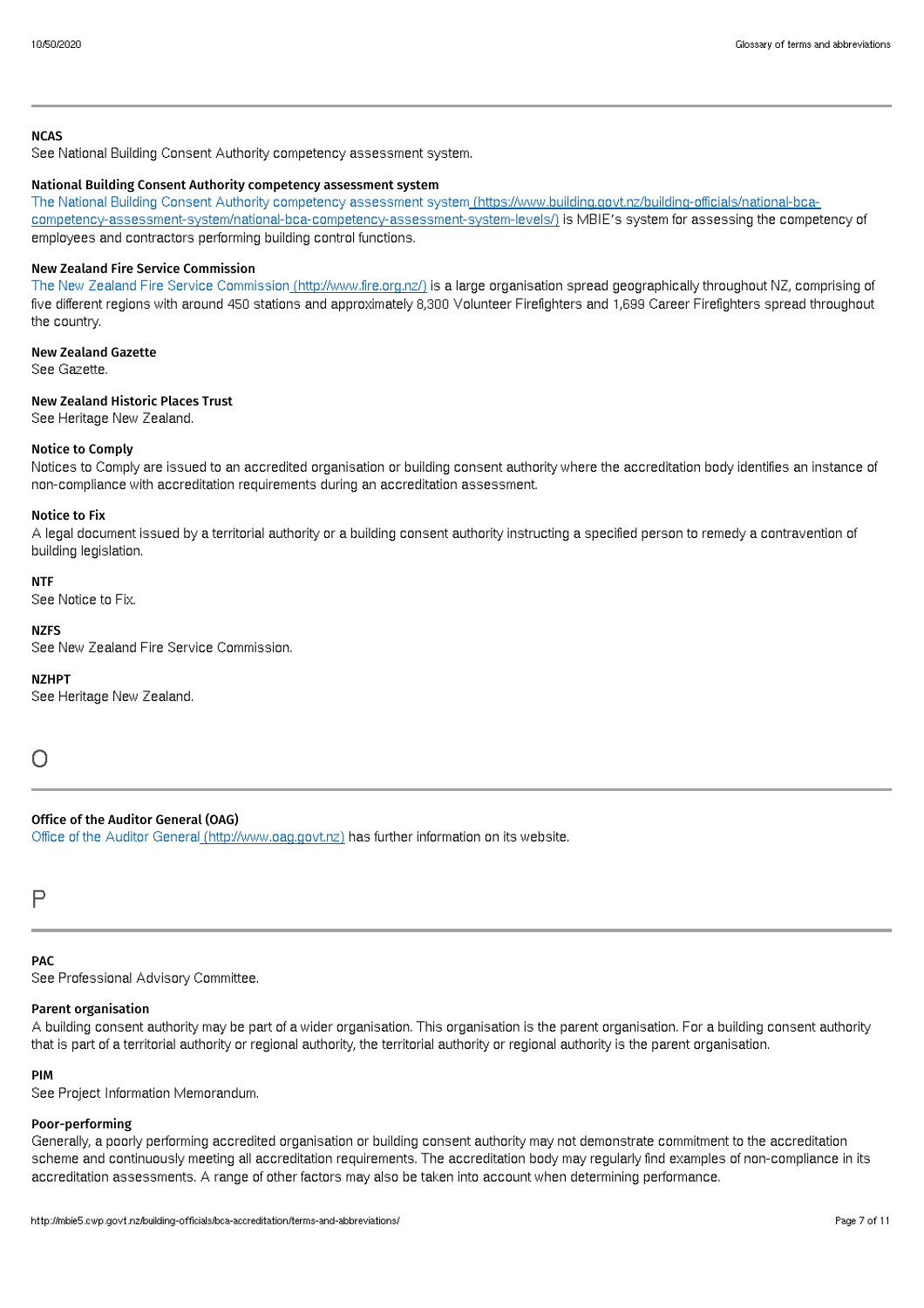# Professional Advisory Committee

Convened by the accreditation body to provide advice to support accreditation assessments.

### Project Information Memorandum

A document issued by the territorial authority that includes information relevant to proposed building work.

# Q

### Quality assurance system

A documented system describing the organisational structure, responsibilities, procedures, processes, and resources for implementing quality management principals to achieve management goals and objectives (including statutory) within a business. This includes all activities that contribute to quality – directly or indirectly.

# R

# **RBW**

See restricted building work.

# Reasonable opportunity to be heard

For the purposes of the building consent authority scheme, a 20-working-day timeframe will generally be considered reasonable to be heard as the accredited organisation or building consent authority:

- will already be aware of its non-compliance with accreditation requirements
- will already have had the opportunity to address the non-compliance
- should have established reasons for any failure to address the non-compliance.

### Reasonable opportunity to make written submissions

For the purposes of the building consent authority scheme, a 20-working-day timeframe will generally be considered reasonable to make written submissions as the accredited organisation or building consent authority:

- will already be aware of its non-compliance with accreditation requirements
- will already have had the opportunity to address the non-compliance
- should have established reasons for any failure to address the non-compliance.

### Recognised prior learning

Recognised prior learning (RPL) or assessed prior learning (APL) is a mechanism for formally recognising skills and knowledge someone has acquired from informal learning.

### Recommendations

The accreditation body will make a recommendation where it identifies the future potential for non-compliance with the policies, procedures and systems required by the Building (Accreditation of Building Consent Authorities) Regulations 2006.

### Records

Records include any evidence of the delivery of an outcome or performance of a task. This includes consent processing, inspection and code compliance certificate decision.

The evidence may include:

- written or electronic files, letters, emails or other correspondence
- file notes
- consent applications and accompanying materials including plans, specifications, submissions
- inspection requests and accompanying materials
- code compliance certificate applications and accompanying materials which may include photographs, sketches and sound recordings.

### Records Management Standard

Records Management Standard for the New Zealand Public Sector [\(http://www.records.archives.govt.nz/assets/Guidance-new-standard/16-S1-](http://www.records.archives.govt.nz/assets/Guidance-new-standard/16-S1-Information-and-records-management-standard-Pdf.pdf) Information-and-records-management-standard-Pdf.pdf) (PDF) is available on the Archives website. http://mbie5.cwp.govt.nz/building-officials/bca-accreditation/terms-and-abbreviations/ Page 8 of 11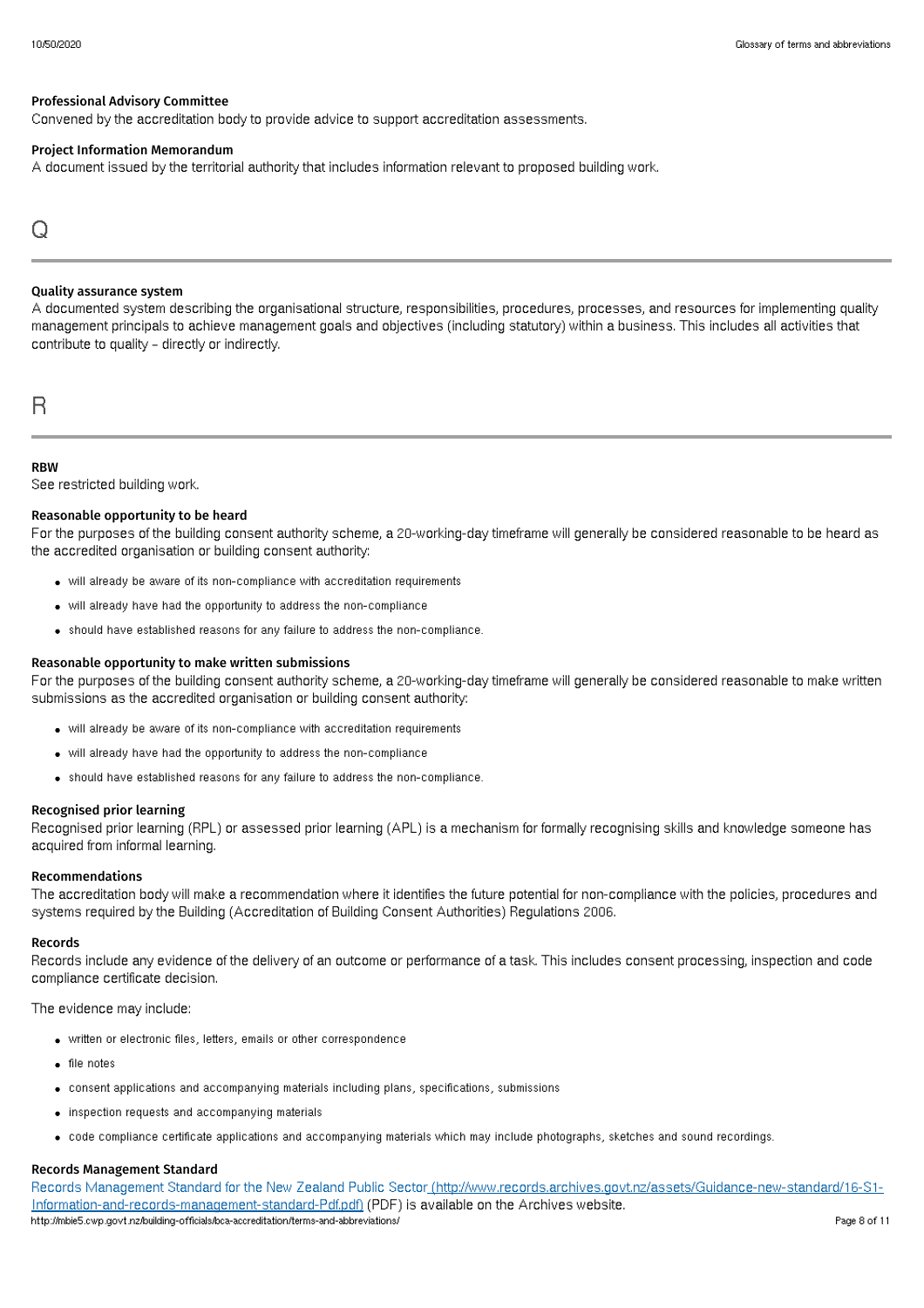### Regulations

The Building (Accreditation of Building Consent Authorities) Regulations 2006 [\(http://www.legislation.govt.nz/regulation/public/2006/0399/latest/whole.html\)](http://www.legislation.govt.nz/regulation/public/2006/0399/latest/whole.html) can be found on the Legislation website.

# Resource Management Act

The Resource Management Act 1991 [\(http://www.legislation.govt.nz/act/public/1991/0069/latest/DLM230265.html\)](http://www.legislation.govt.nz/act/public/1991/0069/latest/DLM230265.html) is available on the Legislation website.

# Restricted building work

Work that is critical to the envelope and structural integrity of the building, plus fire design for small and medium-sized apartments.

# RMA

See Resource Management Act.

# RMS

See Records Management Standard.

# **RPL**

See recognised prior learning.

S

# Scheme

The building consent authority accreditation scheme.

# (https://www.building.govt.nz)Serious non-compliance

Serious non-compliance is where one or more of the minimum policies, procedures and systems required by the Building (Accreditation of Building Consent Authorities) Regulations 2006 are absent (and the function that requires it has not been formally transferred) or are not appropriate for purpose. Serious non-compliance may also include where an applicant, accredited organisation or building consent authority has failed completely to implement one or more of the required policies, procedures or systems.

T

# (https://www.building.govt.nz)Technical job

The Building (Accreditation of Building Consent Authorities) Regulations 2006 do not define a technical job. The Ministry of Business, Innovation and Employment considers that performing building control functions related to building consent processing, inspecting and certifying, issuing compliance schedules and notices to fix to be technical jobs. These technical jobs cover sections 48-51, 91, 94, 95, 102, 112, 164 and 166 of the Building Act 2004.

Receiving an application, verifying all lodgement requirements that have been met, assessing and allocating applications, scheduling inspections, and sending out consents or code compliance certificates are not technical jobs covered by regulation 11 and regulation 18. Performing the functions in sections 31, 46(3), 104 and 238–240 of the Act is not doing a technical job.

For the purposes of an accreditation assessment, managers or other employees or contractors of a BCA given administrative authority to officially sign-out building consents, code compliance certificates, compliance schedules or notices to fix on the BCA's behalf, where the decisions related to that matter have (effectively) been made by someone else, are not doing a technical job.

# Technical leadership

Technical leadership is the provision of technical advice or support related to building regulatory control, the performance of building control functions, and/or building methods or materials. It may include advice related to:

- whether to grant a consent, pass an inspection or issue a code compliance certificate
- policies, procedures or systems within a building consent authority, their technical appropriateness, or technical implementation.

A technical leader may have responsibility for advising on matters within a building consent authority. They may be a go-to person for advice or peer review about whether to grant a consent, pass an inspection or issue a code compliance certificate. They may develop or peer review a building consent authority's policies, procedures or systems for the delivery of its building control functions.

Technical leaders may be employees or contractors working within a building consent authority. The technical leader may dedicate all their time to the role, or they may perform other roles or building control functions. They may provide 'on call' or 'ad hoc' advice. They may work for another http://mbie5.cwp.govt.nz/building-officials/bca-accreditation/terms-and-abbreviations/ Page 9 of 11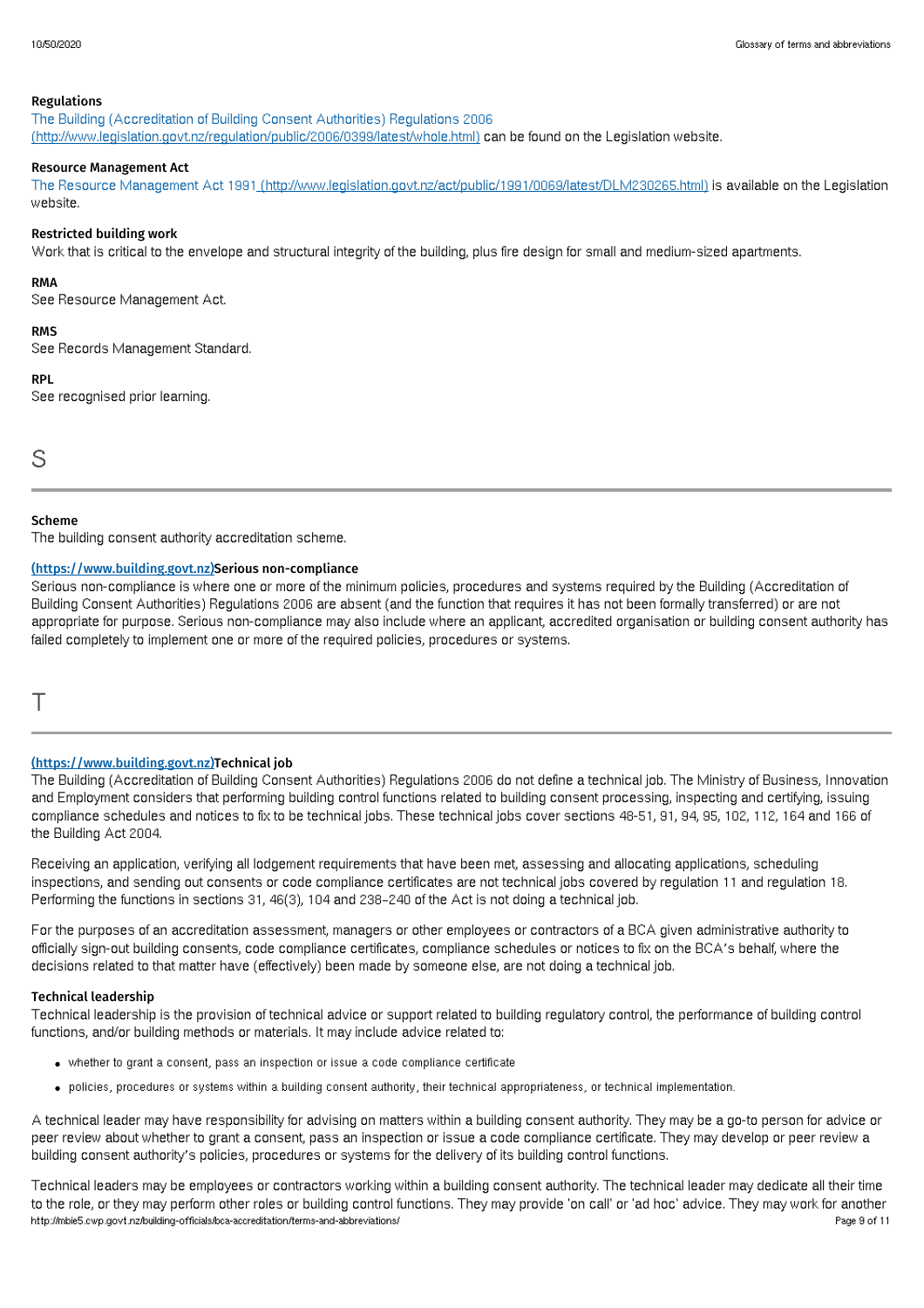building consent authority, accredited organisation or private organisation. They may be private persons.

## (https://www.building.govt.nz)Technical or specialist advice

Technical or specialist advice includes expertise that contributes to the processing of and decisions on applications, the development of compliance schedules and notices to fix where their advice is on a single matter, and given under specific direction or by special request.

Contractors may also carry out certain activities or functions such as writing policies and procedures, or performing competency or quality assessments. These contractors are not performing building control functions or providing technical or specialist advice related to the performance of a building control function – these contractors are outside the scope of the Regulations.

### Technical resource

A technical resource is a resource that supports a building consent authority to perform its building control functions. It includes information, facilities and equipment.

Technical information includes but is not limited to:

- building legislation, including the Building Code
- other legislation and regulations relevant to building and construction
- published standards
- technical literature such as Codewords articles, BRANZ guidelines
- manufacturer's product specification information.

Appropriate facilities for performing building control functions may include:

- work stations at an office
- vehicles for those needing to undertake on-site work.

Technical equipment may include but is not limited to:

- stationery, such as pens, notebooks, clip board, scissors and paperclips
- computer facilities and software, such as email and word processing
- **•** filing systems
- measuring equipment, such as tape measures and moisture meters
- access equipment, such as ladders and mirrors
- tools, such as tape measures, spirit levels, spades, prodders and screwdrivers.

# Technical scope of accreditation

A technical scope of accreditation details the types of buildings for which a building consent authority may perform building control functions, and/or the specific building control functions they may perform. The types of buildings will be based on the National Building Consent Authority competency assessment system building levels.

## Training programme

The set of related elements that focus on addressing an organisation's training needs. It includes an organisation's training plan, materials, development, conduct, facilities, evaluation, and maintenance of training records.

# Treasury

The New Zealand Treasury [\(http://www.treasury.govt.nz\)](http://www.treasury.govt.nz) has further information on its website.

```
W
```
# Workforce planning

Workforce planning is a process of identifying the workforce capacity and capability an organisation needs to meet its objectives, now and into the future. It aims to ensure that the right people – those with the skills and capabilities necessary for the work – are available in the right numbers, in the right employment types, in the right place and at the right time to deliver your business outcomes.

Workforce planning explained [\(http://www.apsc.gov.au/publications-and-media/current-publications/workforce-planning-guide/workforce](http://www.apsc.gov.au/publications-and-media/current-publications/workforce-planning-guide/workforce-planning-explained)planning-explained) can be found on the Australian Public Service Commission website.

Working day means a day of the week other than: http://mbie5.cwp.govt.nz/building-officials/bca-accreditation/terms-and-abbreviations/ Page 10 of 11